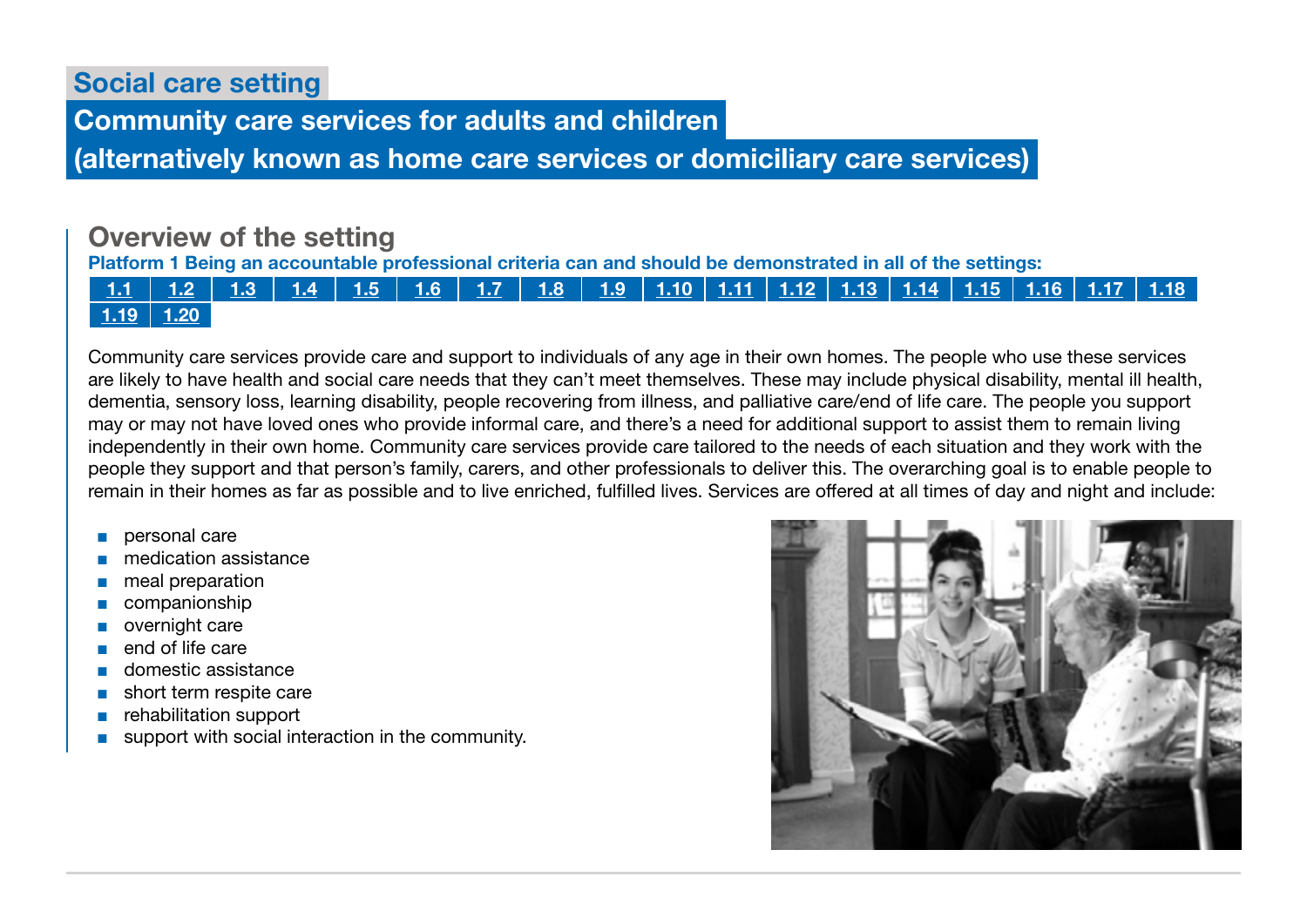As a learning environment we offer an introduction to compassionate, person-centred care and person-centred approaches to care and support that are holistic and rights-based. Community home care environments allow the student to consider what care and nursing requirements are needed to support individuals to remain within their own home and maintain their independence, and how this can link to being a nurse in a community setting. When working in the acute sector and discharging patients home it gives the student nurse a greater understanding of the requirements needed to safely ensure an effective hospital discharge to reduce re-admissions into hospital. It will encourage the student nurse to develop their critical thinking, problem solving through assessment and evaluation, and work with the people they support, helping them identify their outcomes. Nursing students will also achieve a greater understanding of how the domiciliary/community care services work with and alongside other professional teams such as GPs, district nursing services, occupational health, physiotherapy, pharmacists, and various specialist nursing teams.

Working with the people we support, their family members, adult social care providers, and community nurses we work as full partners in the care of the people we support through personalised care and support planning, to help them recover from or manage ill health, stay well, or support and maintain their independence.

As a community care provider, we work closely with the hospital discharge teams, continuing health teams, and adult care teams. It's vital that we have open and effective communication and information on discharge as this will assist in the seamless transition of the people we support from hospital back to their own home environment and avoid unnecessary re-admission.

We assist and care for people with complex needs such as multiple sclerosis, motor neurone disease, chronic obstructive pulmonary disease and various other respiratory issues, brain injury, stroke, cancer, dementia, cardiovascular disease, elderly needs, and frailty. We also support people with mental health needs, including people with depression and people who self-harm.

As a community care provider, we support individuals at home who are terminally ill and require end of life care and support. We provide sensitive care for people who are in the final weeks or months of life. Their wishes at this stage of their care are incredibly personal and we ensure those needs are respected and provided with dignity enabling their end of life decisions to be upheld during this difficult time. We work closely with the district nursing teams and palliative care services to ensure effective pain management throughout all stages of end of life care.

We support the family members in their understanding of these changes which may cause some distress and provide them with any supportive information they may require.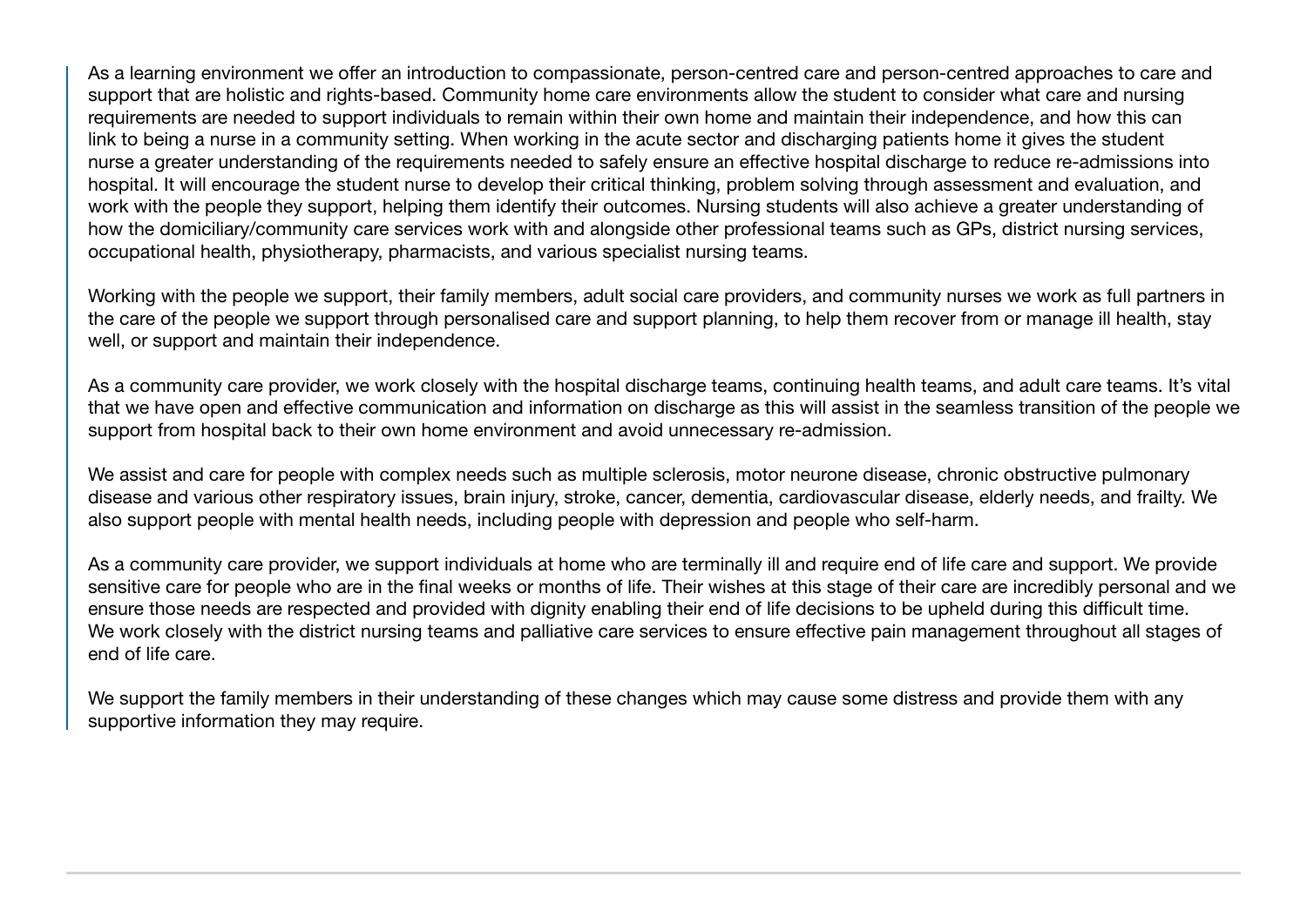## Hello, my name is… Albert

I live on my own following the sudden death of my wife. I'm very close to my daughter, grandchildren and great grandchildren. I've worked all my life, including as ground crew for the RA, as a delivery man and as a tanker driver for 30 years. I was always a very active man prior to having a stroke a few years ago which has left me with some right-sided weakness and balance problems leaving me at risk of falling.

Support that I receive includes assistance with my personal care needs and encouragement to participate in my care routine to maintain my independence. This includes cleaning and management of my gastrostomy tube site, monitoring of urine output, observation of my skin integrity, support in maintaining a healthy diet, mobility support, support with communication, management of my medication, and facilitation of social activities and a safe home environment. I have also received support in enabling me to make my own end of life decisions.

# Clinical skills employed in this social care environment

- complex clinical care
- rehabilitation
- application of infection prevention and control
- risk assessments (environmental, moving and handling, medication)
- multi-disciplinary teams sharing information
- catheterisation
- percutaneous gastrostomy tube care
- stoma care
- use of SBAR communication tool to relay clinical information
- knock-on effects of poor discharge
- understanding frailty
- understanding falls risk
- monitoring of various conditions i.e. diabetes management using blood glucose meter
- effective discharge planning from hospital/sharing information, working with multi-disciplinary teams including home care agencies to reduce re-admissions
- ongoing monitoring using tools including MUST and the Waterlow score.

All the people supported by home care services have a holistic, person-centred needs assessment. Care planning and risk assessments are undertaken and regularly reviewed when the needs of the individual change.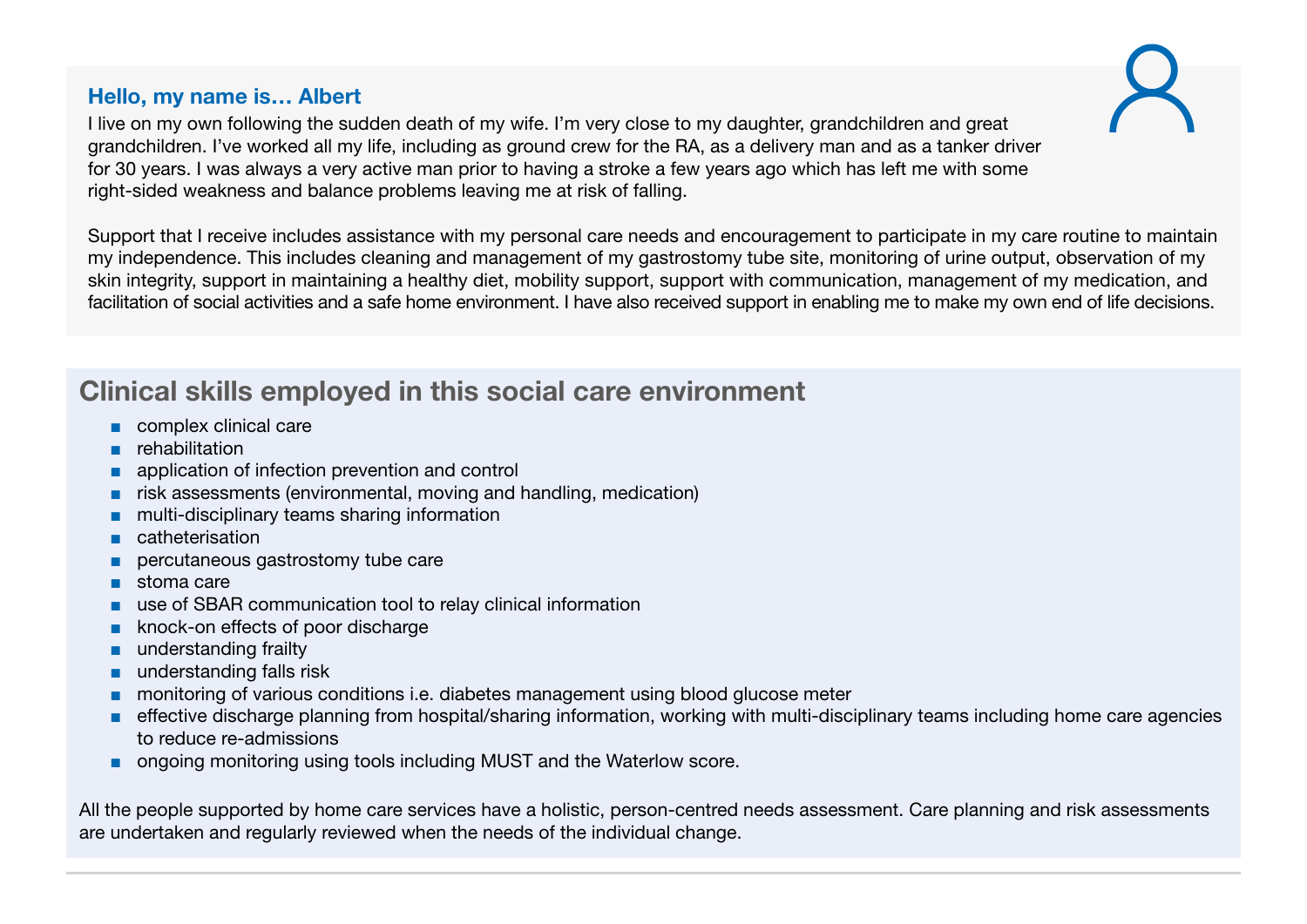All staff are trained and have experience in catheter care and gastrostomy tube feeding, and care and assist people using continuous positive airway pressure.

Staff are trained to relay all clinical information of any changes in the people they support to the relevant people, for example, urinary infections, changes in skin integrity, raised blood glucose, increased falls, or reduced appetites.

We work closely with specialist nurses, speech and language therapy teams, physiotherapists, and occupational therapists, and have extended training to safely ensure the people we support receive the appropriate care and know when to seek further assistance and advice.

As a community care provider, we work closely with the hospital discharge teams, continuing health teams, and adult care teams. It's vital that we have open and effective communication and information on discharge. This will assist in the seamless transition of the people we support from hospital back to their own home environment and avoid unnecessary re-admission. Changes to medication or monitoring of their clinical needs can also be addressed.

Risk assessments and care plans will require updating as well as ensuring the correct equipment and aids are in situ if required.

Staff wear appropriate personal protective equipment and have rigorous infection control training.

## People likely to be working during a normal shift

- care co-ordinators
- team leaders
- community support staff
- registered manager.

Many will be professionals who are not part of the regulated workforce.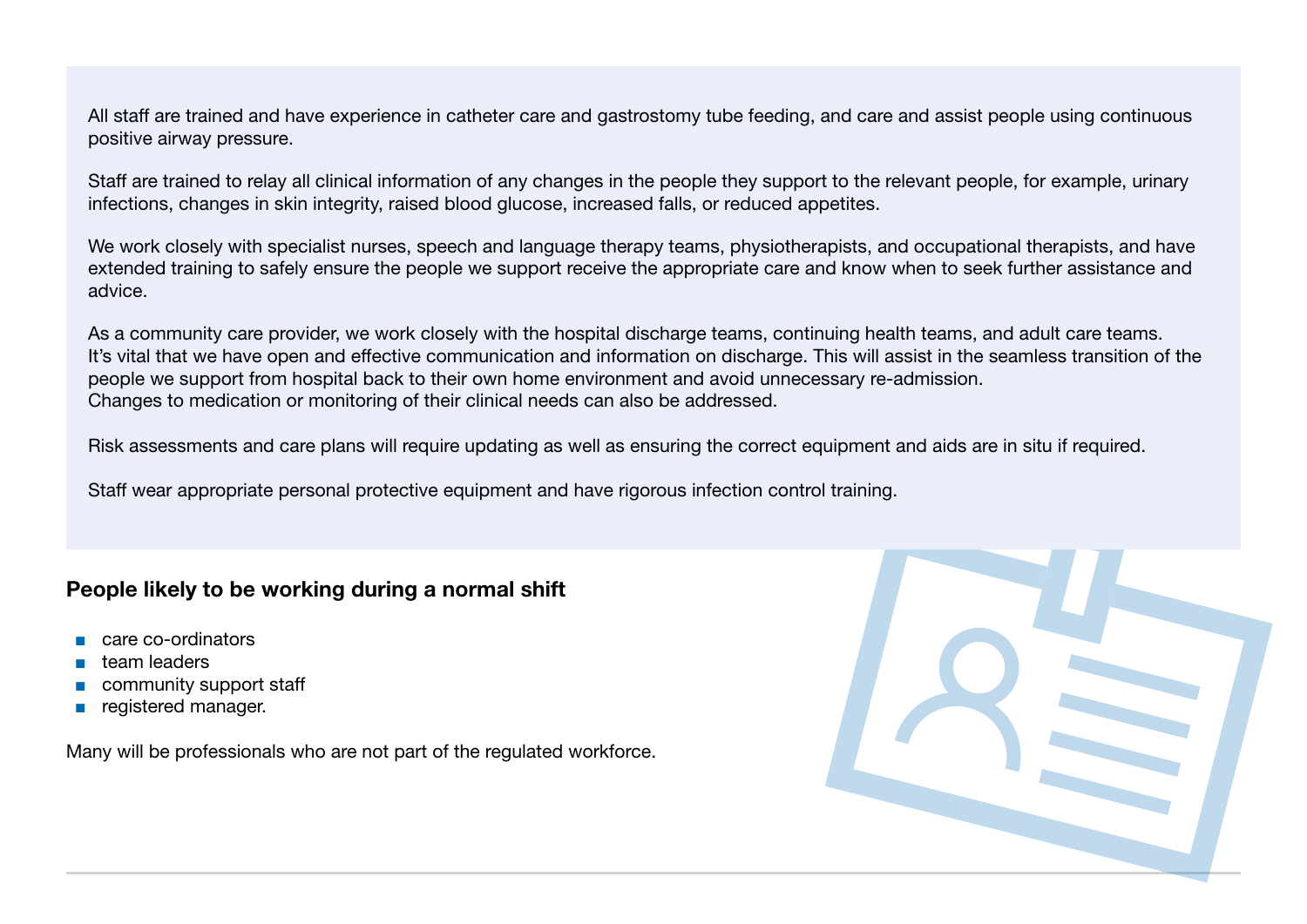# Multi-disciplinary opportunities to work with registered nurses from different fields, allied health, and other professionals



## Community nursing/district nurses

Community nursing/district nurses provide wound care management/tissue viability checks, continence management, diabetes care, and venepuncture.



## GP services

GP services include GP home visits to assess various medical conditions and instruct on medication changes.



## Social workers

Social workers provide care assessment and review of services.



# Occupational therapists

Speech and language therapists carry out assessments and reviews of people they support who have swallowing difficulties following such conditions as a stroke, multiple sclerosis, brain injury, cancer, and motor neurone disease.



## Physiotherapists

Physiotherapists provide physiotherapy assessments to improve mobility of people they support.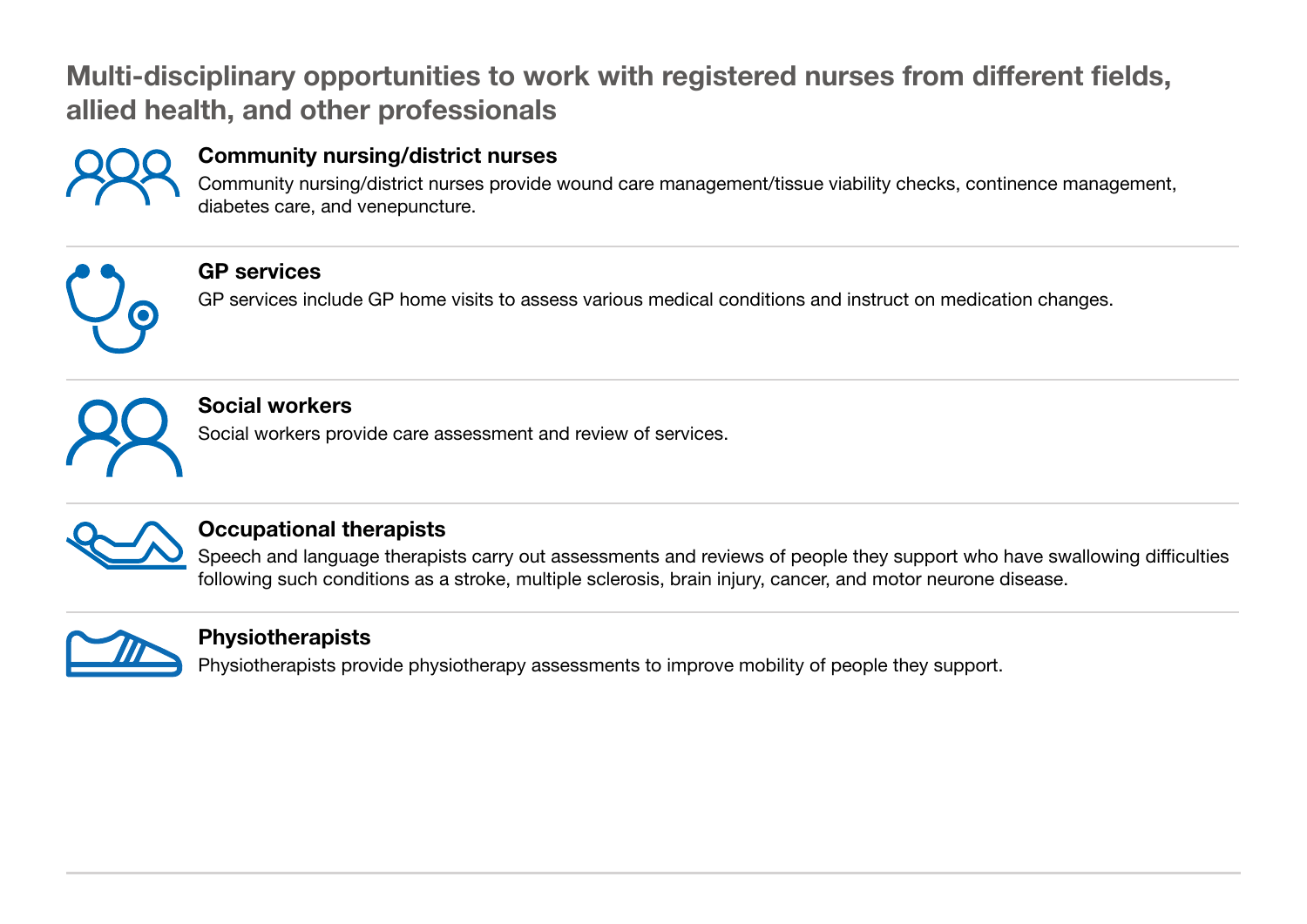

### Specialist nurses

Specialist nurses support people with complex needs such as gastrostomy tube care, epilepsy management, diabetes management, stoma care, respiratory care and palliative care. Training is provided by specialist nurses for staff.



#### **Pharmacists**

Pharmacists liaise with home care services regarding medication issues and issuing various medication aids.



## Community psychiatric nurses

Community psychiatric nurses work with the people we support who have mental health issues to effectively manage these patients in the community. Also, links with crisis teams.